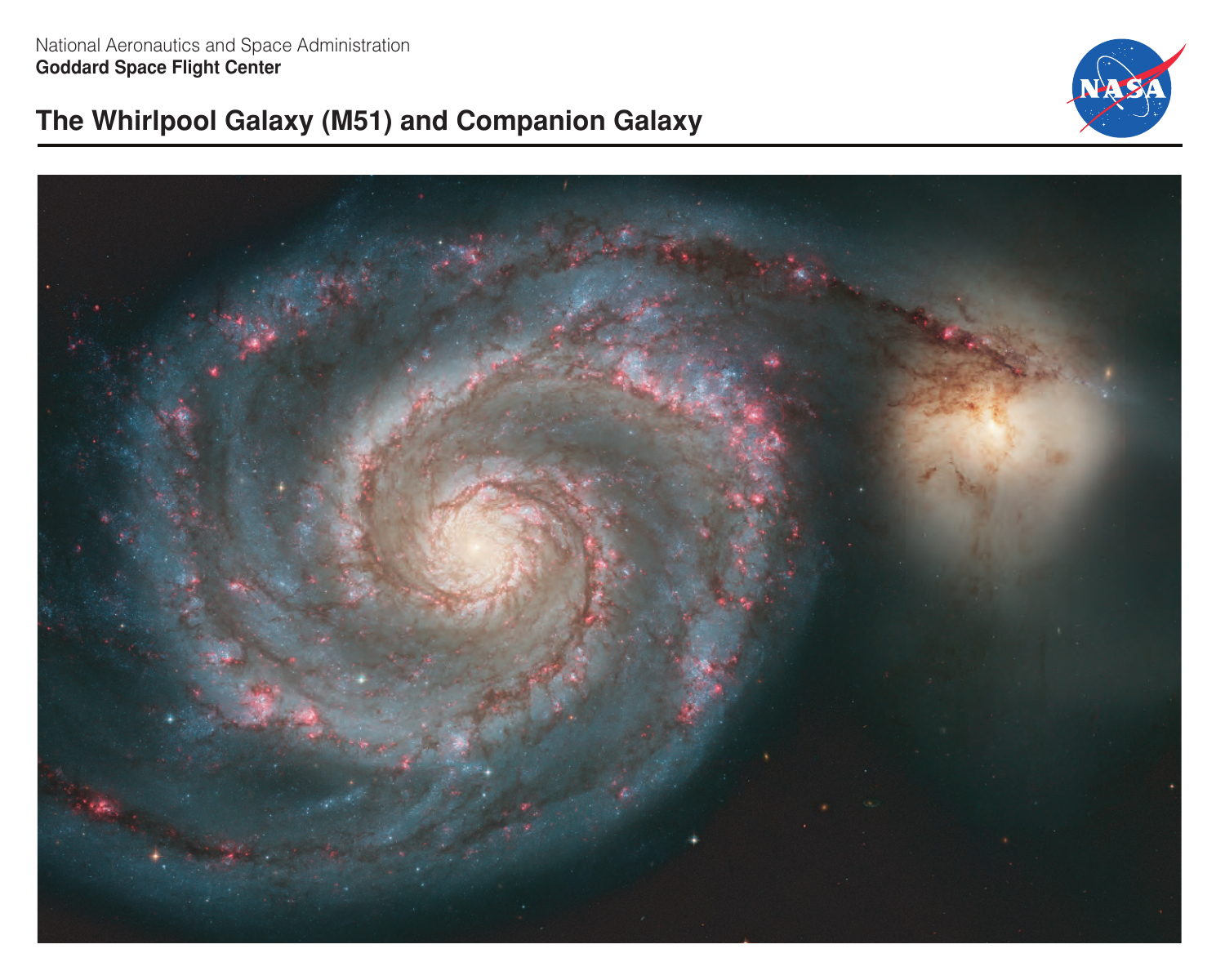# **The Whirlpool Galaxy (M51) and Companion Galaxy**

#### **Out of This Whirl**

The graceful, winding arms of the majestic spiral galaxy M51 appear like a grand spiral staircase sweeping through space. They are actually long lanes of stars and gas laced with dust.

This sharpest-ever image, taken with NASA's Hubble Space Telescope, illustrates a spiral galaxy's grand design, from its curving spiral arms, where young stars reside, to its yellowish central core, a home of older stars. The galaxy is nicknamed the Whirlpool because of its swirling structure.

The Whirlpool's most striking feature is its two curving arms, a hallmark of so-called grand-design spiral galaxies. Many spiral galaxies possess numerous, loosely shaped arms which make their spiral structure less pronounced. These arms serve an important purpose in spiral galaxies. They are star-formation factories, compressing hydrogen gas and creating clusters of new stars. In the Whirlpool, the assembly line begins with the dark clouds of gas on the inner edge, then moves to bright pink star-forming regions, and ends with the brilliant blue star clusters along the outer edge.

Some astronomers believe that the Whirlpool's arms are so prominent because of the effects of a close encounter with NGC 5195, the small, yellowish galaxy at the outermost tip of one of the Whirlpool's arms. At first glance, the compact galaxy appears to be tugging on the arm. Hubble's clear view, however, shows that NGC 5195 is passing behind the Whirlpool. The small galaxy has been gliding past the Whirlpool for hundreds of millions of years.

As NGC 5195 drifts by, its gravitational muscle pumps up waves within the Whirlpool's pancake-shaped disk. The waves are like ripples in a pond generated when a rock is thrown in the water. When the waves pass through orbiting gas clouds within the disk, they squeeze the gaseous material along each arm's inner edge. The dark dusty material looks like gathering storm clouds. These dense clouds collapse, creating a wake of star birth, as seen in the bright pink star-forming regions. The largest stars eventually sweep away the dusty cocoons with a torrent of radiation, hurricane-like stellar winds, and shock waves from supernova blasts. Bright blue star clusters emerge from the mayhem, illuminating the Whirlpool's arms like city streetlights.

The Whirlpool is one of astronomy's galactic darlings. Its beautiful face-on view and closeness to Earth allow astronomers to study a classic spiral galaxy's structure and starforming processes.

#### **VOCABULARY**

**Galaxy:** A collection of stars, gas, and dust bound together by gravity.

**Stellar wind:** Streams of charged particles flowing from the star at millions of kilometers per hour.

#### **FAST FACTS**

**Location:** Constellation Canes Venatici (the Hunting Dogs) **Distance from Earth:** 31 million light-years **Width (of entire ACS image):** 90,000 light-years

*Credits: NASA, ESA, S. Beckwith (STScI), and the Hubble Heritage Team (STScI/AURA)*



**Density-wave theory and spiral galaxies** *(above).* (*A*) Gas in galaxies exists in huge, wispy clouds. (*B*) When these clouds encounter a density wave, they compress into dark, dense gas clouds, called dust lanes. The densest pockets within these dark gas clouds collapse and form stars. (*C*) Thousands of stars are born together in a bright pink star-forming region. (*D*) The largest stars blow away the remaining gas, uncovering bright blue star clusters on the other side of the spiral arm.

**Drawing of Messier 51 by William Parsons, the Third Earl of Rosse, compared with Hubble's ACS image** (*below, right*). In 1845, Irish astronomer Lord Rosse pointed his 6-foot-wide telescope, the largest of its day, at a mysterious smudge of shimmering light. French astronomer Charles Messier, 72 years earlier, had named

the glowing blob M51. But Messier's blob took on a more intricate form with Lord Rosse's powerful telescope. To the Irish astronomer's surprise, the shimmering smudge had a striking pinwheel shape which no one had ever seen before. Lord Rosse called M51 a "spiral nebula," not realizing that the object was a faraway galaxy brimming with stars. His drawing of M51 looks strikingly similar to the image snapped by Hubble's Advanced Camera for Surveys.



You can get images and other information about the Hubble Space Telescope on the World Wide Web. Visit **http://www.stsci.edu/outreach** and follow the links.

The corresponding Classroom Activity for this lithograph can be found at: **http://amazing-space.stsci.edu/** or may be obtained by contacting the Office of Public Outreach at the Space Telescope Science Institute, 3700 San Martin Drive, Baltimore, MD 21218.





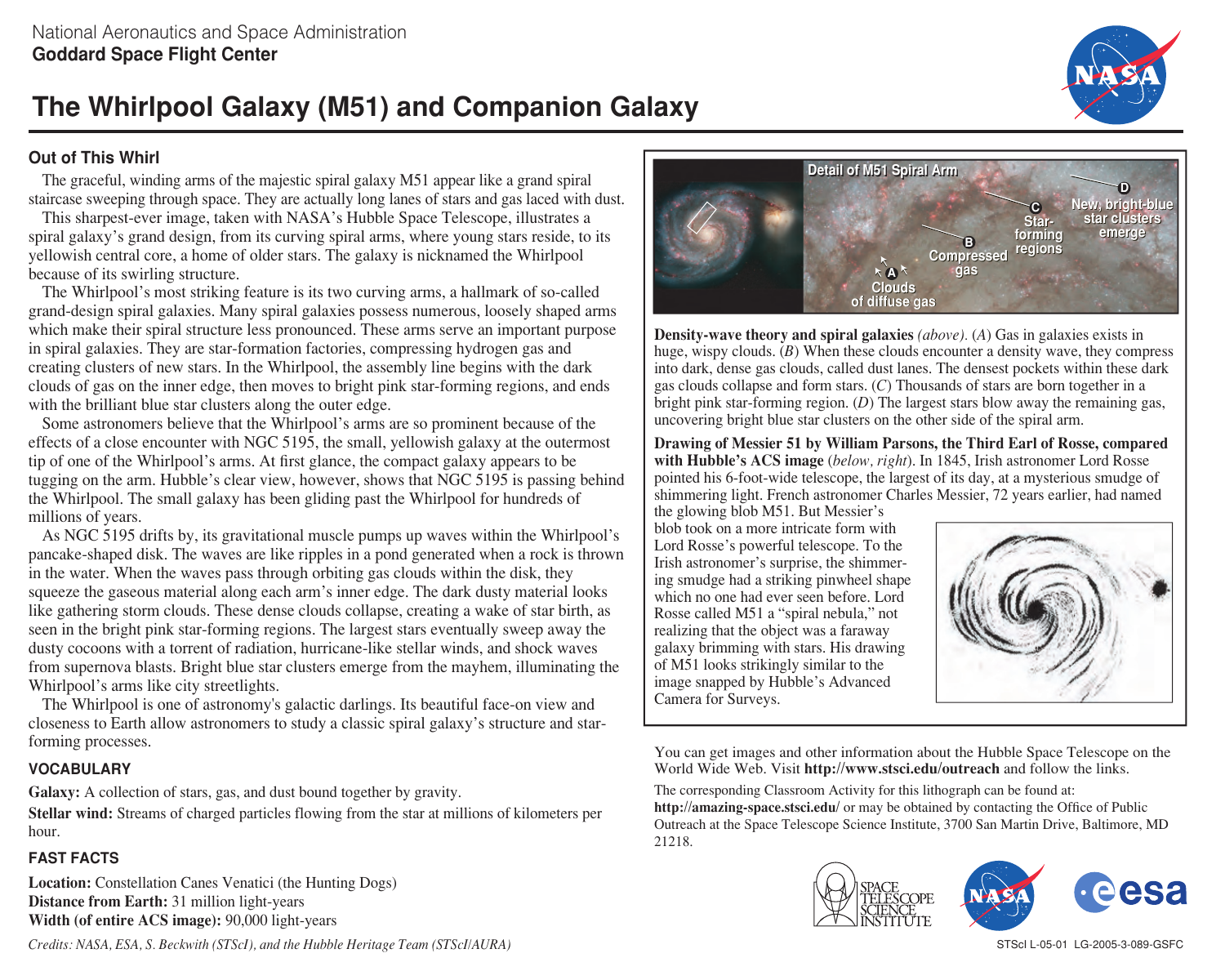

# **In Search of... Interacting Galaxies**

#### **Description**

Using the "Whirlpool Galaxy (M51) and Companion Galaxy" lithograph, engage your students in a Level One Inquiry activity to introduce the topic of interacting galaxies. A Level One Inquiry activity can help prepare students to be more independent thinkers. Students conduct research to answer questions they have about interacting galaxies.

#### **Grade Level**

Middle – high school: Grades 8–12

#### **Prerequisites**

At the very least, students should be aware that galaxies are groups of stars, gas, and dust that are held together by gravity, and they don't necessarily look alike. Teachers should be aware of their students' knowledge concerning galaxies and use the information presented below and elsewhere to help them successfully complete this activity.

#### **Misconceptions**

Teachers should be aware of the following common misconceptions and should determine whether their students harbor any of them. Students may have misconceptions regarding the astronomical meaning of interacting galaxies.

When two galaxies come close enough for the gravity of one to exert a distorting effect on the other, the galaxies are interacting. Students may also picture stars bumping into each other as two galaxies interact or even merge. Vast distances, however, separate the large numbers of stars in galaxies. When galaxies merge, their stars pass by each other and usually do not collide. Galaxies are so far away that they appear as fuzzy patches in the sky. Only three are visible with the unaided eye: the Andromeda Galaxy and the Large and Small Magellanic Clouds.

#### **Vocabulary**

**Interacting Galaxies:** When two galaxies pass close enough to gravitationally disrupt each other's shape. The interaction rips streamers of stars from the galaxies, fuels an explosion of star birth, and can ultimately result in both galaxies merging into one. Note: The stars in each galaxy are far apart and usually do not collide when galaxies merge.

**Galaxy:** A collection of stars, gas, and dust bound together by gravity. The smallest galaxies may contain only a few hundred thousand stars, while the largest galaxies have thousands of billions of stars. The Milky Way Galaxy contains our solar system. Galaxies are classified or grouped by their shape. Round or oval galaxies are elliptical galaxies. Those showing a pinwheel structure are spiral galaxies. All others are called irregular because they do not resemble elliptical or spiral galaxies.

**Gravity (Gravitational Force):** The attractive force between all masses in the universe. All objects that have mass possess a gravitational force that attracts all other masses. The more massive the object, the stronger the gravitational force. The closer objects are to each other, the stronger the gravitational attraction. *See the lithograph for additional vocabulary terms.*

#### **Purpose**

The purpose of this activity is to apply a Level One Inquiry technique using images and text to introduce the topic of interacting galaxies. In this activity, the components of inquiry learning that students can practice are: asking questions, planning and conducting investigations, using critical thinking skills, and communicating results. Students will make observations, formulate questions, and read for a purpose.

#### **Materials**

- "Whirlpool Galaxy (M51) and Companion Galaxy" lithograph
- Magnifying glass
- Computer with Internet connection for researching

— Electronic images from the "Whirlpool Galaxy (M51) and Companion Galaxy" lithograph and related links are available at **http://hubblesite.org/news/2005/12**.